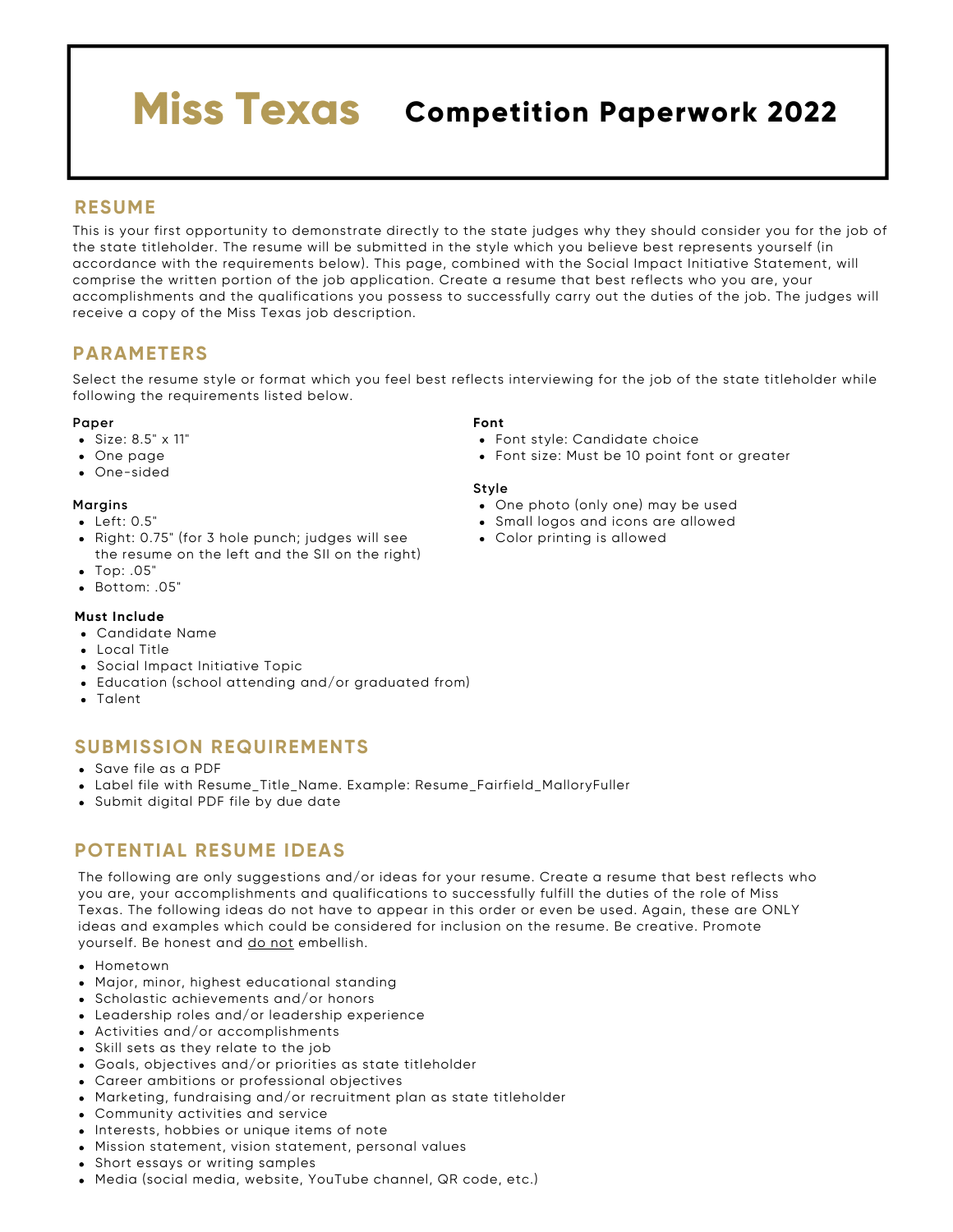## **Miss Texas** Competition Paperwork 2022

## **SOCIAL IMPACT INITIATIVE STATEMENT**

This page, combined with the resume, will comprise the written portion of the job application. The social impact initiative statement should be written in an essay format. Your Social Impact Initiative will be your initiative on which you will work, alongside the Miss Texas Organization, during your year of service. This submission allows you to explain to the judges your subject matter choice, how you choose to advocate for it during your year and the metrics you see for success at the close of your year of service. In addition, it should explain how your advocacy will further the Miss Texas/Miss America Organization's mission.

## **INSTRUCTIONS**

1.Go to the word processing program of your computer.

2.Start a "new" document.

3.Set margins for 1" on all four sides. You may use any font style but the font may not be any smaller than "10" and no larger than "12" point type.

4.With the justification set for left, type "Name:" in bold. Following the colon (:), hit the space bar twice. Then, type your name.

5.Then, move to the next line and type "Miss Texas:" in bold. Following the colon (:), hit the space bar twice. Then, type your local title.

6.Double space down. Set your justification to "center." Then type in bold and underline the title of your Social Impact Statement.

7.Double space down. With justification set for left and unbold, write what you feel is critical for the judges to know about your social impact initiative and why it is necessary for you to have the job of Miss Texas to promote this issue. What you write will be what the judges know about your statement, your role in successfully dealing with this issue, and the role the Miss Texas Organization may play in your plan.

8.This essay may include some of the following items (this is not to be meant as an exhaustive list):

- A clear definition of your social impact statement and the specific issues you wish to address
- A plan on what you have done to date to advance this work
- A plan on how you have or will create awareness of the issue
- The way in which you have or will change attitudes regarding the issue
- The way in which your advocacy issue will move the Miss Texas/Miss America Organization's mission forward
- Your media plans
- Your marketing strategy
- How you propose to fund your ideas/plans
- Any significant accomplishments you have made in regard to your issue

9.At the bottom of this one (1) page document, set the justification to the right. Type a line of 26 spaces. Below that line, type Signature/Date and after printing sign and date this document. It must be signed by you and dated.

10.Convert the signed & dated document to pdf and attach to online submission form on or before the due date.

## **SUBMISSION REQUIREMENTS**

- Save file as a PDF
- Label file with SII\_Title\_Name
- Example: SII\_Fairfield\_MalloryFuller
- Submit digital PDF file by due date